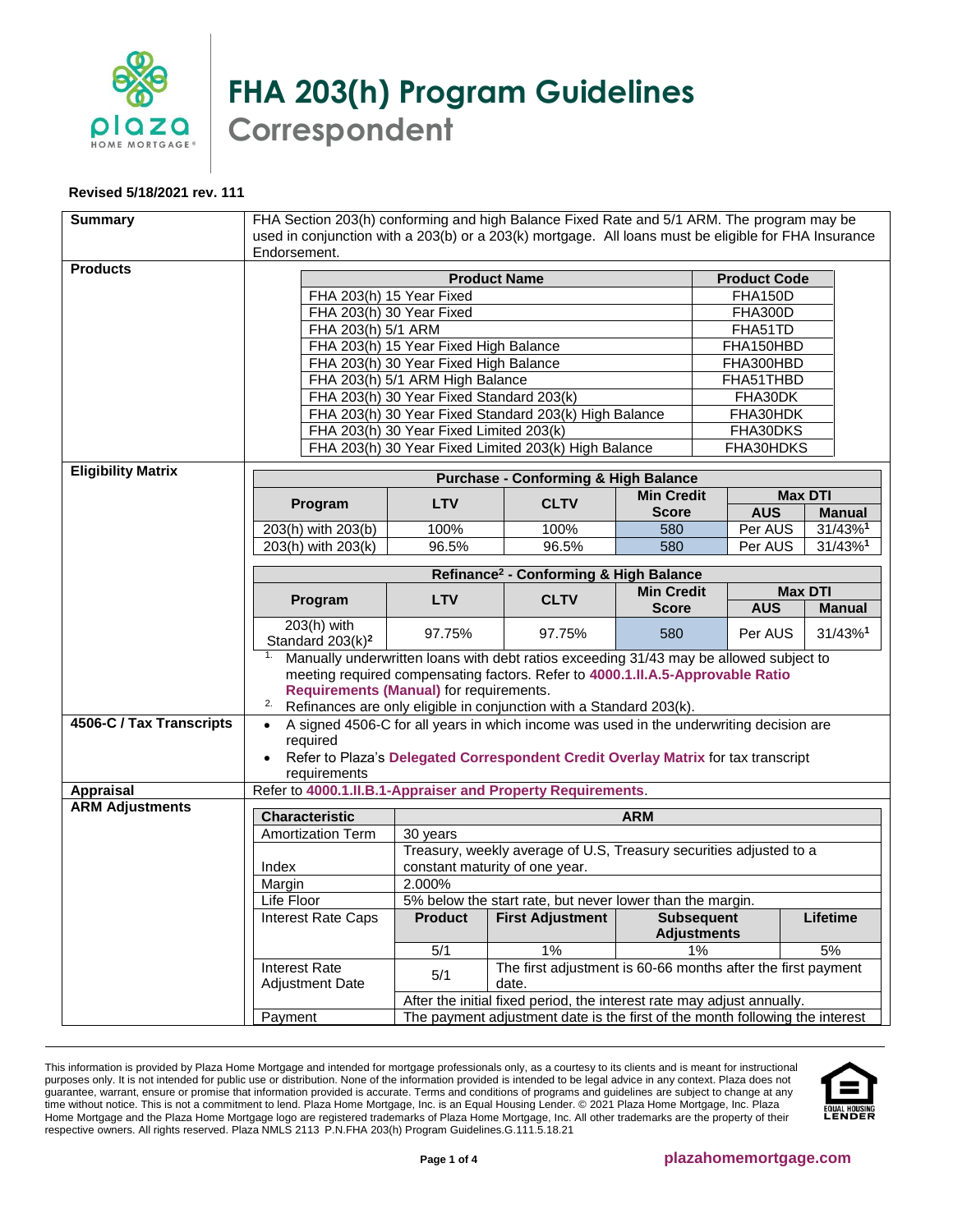|                             | <b>Adjustment Date</b>                                                                                                                                                                                                                                                                                                                                                                                                                                                                                                                | rate adjustment and every 12 months thereafter.                                                                                                                                                                                                                                                                                                                                                                                                                                       |  |  |
|-----------------------------|---------------------------------------------------------------------------------------------------------------------------------------------------------------------------------------------------------------------------------------------------------------------------------------------------------------------------------------------------------------------------------------------------------------------------------------------------------------------------------------------------------------------------------------|---------------------------------------------------------------------------------------------------------------------------------------------------------------------------------------------------------------------------------------------------------------------------------------------------------------------------------------------------------------------------------------------------------------------------------------------------------------------------------------|--|--|
|                             | <b>Conversion Option</b>                                                                                                                                                                                                                                                                                                                                                                                                                                                                                                              | Not allowed.                                                                                                                                                                                                                                                                                                                                                                                                                                                                          |  |  |
|                             | Temporary<br><b>Buydowns</b>                                                                                                                                                                                                                                                                                                                                                                                                                                                                                                          | Not allowed.                                                                                                                                                                                                                                                                                                                                                                                                                                                                          |  |  |
| <b>Borrower Eligibility</b> | Documentation must be provided to verify that the borrower's previous residence (owned or rented)<br>was in the disaster area, and was destroyed or damaged to such an extent that reconstruction or<br>replacement is necessary. If purchasing a new house, the house need not be located in the area<br>where the previous house was located.<br>Application Deadline: The FHA case number must be assigned within one year of the date the<br>PDMDA is declared unless an additional period of eligibility is explicitly provided. |                                                                                                                                                                                                                                                                                                                                                                                                                                                                                       |  |  |
|                             | <b>Ineligible Borrowers:</b><br>• Partnerships<br>Corporations<br>$\bullet$<br>Guardianships<br><b>Life Estates</b><br><b>LLCs</b><br>Non-revocable Inter Vivos Trusts<br>Borrowers with diplomatic immunity<br>Charitable organizations<br>$\bullet$<br>Non-profit agencies<br>$\bullet$                                                                                                                                                                                                                                             |                                                                                                                                                                                                                                                                                                                                                                                                                                                                                       |  |  |
|                             | State or local government agencies<br><b>Foreign Nationals</b><br>programs.                                                                                                                                                                                                                                                                                                                                                                                                                                                           | Note: Deferred Action for Childhood Arrivals (DACA) program recipients are eligible for FHA                                                                                                                                                                                                                                                                                                                                                                                           |  |  |
|                             | Document issued by USCIS, and                                                                                                                                                                                                                                                                                                                                                                                                                                                                                                         | Deferred Action for Childhood Arrivals (DACA) program recipients:<br>Must be borrower's principal residence;<br>Borrower must have a valid Social Security Number (SSN), except for those employed by the<br>World Bank, a foreign embassy, or equivalent employer identified by HUD;<br>Borrower must be eligible to work in the U.S. as evidenced by the Employment Authorization<br>The borrower satisfies the same requirements, terms and conditions as those for U.S. citizens. |  |  |
|                             |                                                                                                                                                                                                                                                                                                                                                                                                                                                                                                                                       | The Employment Authorization Document is required to substantiate work status. If the Employment<br>Authorization Document will expire within one year and a prior history of residency status renewals<br>exists, the lender may assume that continuation will be granted. If there are no prior renewals, the<br>lender must determine the likelihood of renewal based on information from the USCIS.                                                                               |  |  |
|                             | <b>Social Security Number:</b>                                                                                                                                                                                                                                                                                                                                                                                                                                                                                                        | A borrower residing in the U.S. by virtue of refugee or asylee status granted by the USCIS is<br>automatically eligible to work in this country. The Employment Authorization Document is not<br>required, but documentation substantiating the refugee or asylee status must be obtained.                                                                                                                                                                                            |  |  |
|                             |                                                                                                                                                                                                                                                                                                                                                                                                                                                                                                                                       | Each borrower on the loan transaction must have a valid Social Security number.<br>ITIN (IRS Tax Identification Numbers) are not allowed.                                                                                                                                                                                                                                                                                                                                             |  |  |
| <b>Credit</b>               | <b>Qualifying Credit Score:</b>                                                                                                                                                                                                                                                                                                                                                                                                                                                                                                       | • A tri-merge credit report is required on all loans.<br>The qualifying score is the lower of two or the middle of three scores.<br>The lowest qualifying score of all applicants is used to qualify.<br>Each borrower must have at least one credit score.                                                                                                                                                                                                                           |  |  |
|                             | <b>Housing Payment History:</b><br>Mortgage at the time of the disaster.                                                                                                                                                                                                                                                                                                                                                                                                                                                              | Late payments may be disregarded on a property that was destroyed or damaged in the disaster,<br>where the late payments were a result of the disaster, and the Borrower was not delinquent on their                                                                                                                                                                                                                                                                                  |  |  |
|                             | <b>Disaster Related Derogatory Credit:</b>                                                                                                                                                                                                                                                                                                                                                                                                                                                                                            | Borrowers may be considered a satisfactory credit risk if the credit report indicates satisfactory credit                                                                                                                                                                                                                                                                                                                                                                             |  |  |

This information is provided by Plaza Home Mortgage and intended for mortgage professionals only, as a courtesy to its clients and is meant for instructional purposes only. It is not intended for public use or distribution. None of the information provided is intended to be legal advice in any context. Plaza does not guarantee, warrant, ensure or promise that information provided is accurate. Terms and conditions of programs and guidelines are subject to change at any time without notice. This is not a commitment to lend. Plaza Home Mortgage, Inc. is an Equal Housing Lender. © 2021 Plaza Home Mortgage, Inc. Plaza Home Mortgage and the Plaza Home Mortgage logo are registered trademarks of Plaza Home Mortgage, Inc. All other trademarks are the property of their respective owners. All rights reserved. Plaza NMLS 2113 P.N.FHA 203(h) Program Guidelines.G.111.5.18.21

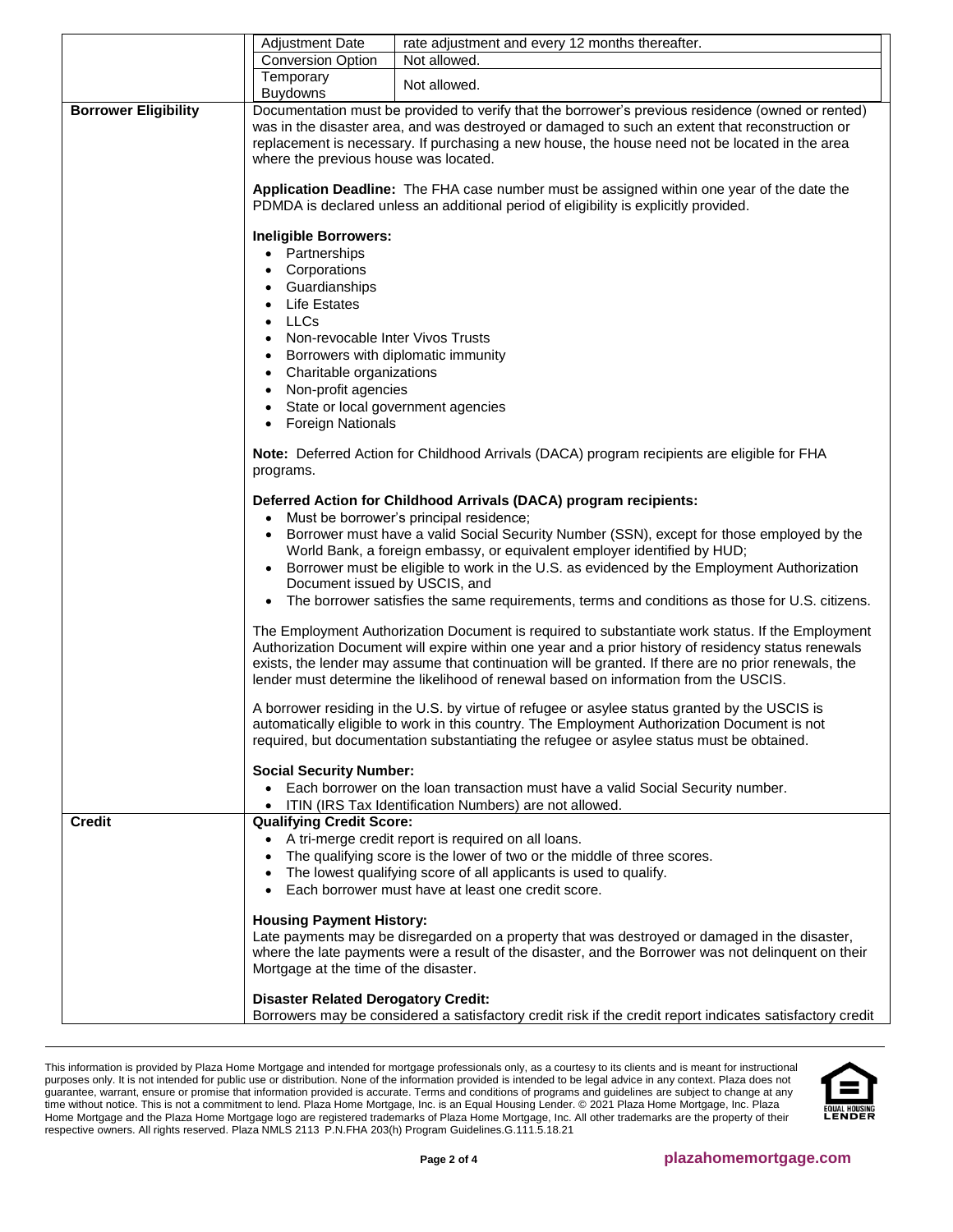|                                            | prior to the disaster and any derogatory credit subsequent to the date of the disaster is directly<br>related to the effects of the disaster.                                                                                                                                                                                                                                                                                            |                                                                                                                                                                                                      |                                                                                                         |                 |                     |  |
|--------------------------------------------|------------------------------------------------------------------------------------------------------------------------------------------------------------------------------------------------------------------------------------------------------------------------------------------------------------------------------------------------------------------------------------------------------------------------------------------|------------------------------------------------------------------------------------------------------------------------------------------------------------------------------------------------------|---------------------------------------------------------------------------------------------------------|-----------------|---------------------|--|
| <b>Disaster Policy</b>                     | Refer to Plaza's Natural Disaster Policy for requirements.                                                                                                                                                                                                                                                                                                                                                                               |                                                                                                                                                                                                      |                                                                                                         |                 |                     |  |
| <b>Down Payment / Gifts</b>                |                                                                                                                                                                                                                                                                                                                                                                                                                                          | Per FHA requirements:                                                                                                                                                                                |                                                                                                         |                 |                     |  |
|                                            |                                                                                                                                                                                                                                                                                                                                                                                                                                          |                                                                                                                                                                                                      | • The Borrower is not required to make the Minimum Required Investment (MRI). The maximum               |                 |                     |  |
|                                            |                                                                                                                                                                                                                                                                                                                                                                                                                                          | LTV is 100% percent of the Adjusted Value.                                                                                                                                                           |                                                                                                         |                 |                     |  |
|                                            | $\bullet$                                                                                                                                                                                                                                                                                                                                                                                                                                |                                                                                                                                                                                                      | If a 203(k) is used in conjunction with a 203(h), the 203(k) LTV applies.                               |                 |                     |  |
|                                            |                                                                                                                                                                                                                                                                                                                                                                                                                                          |                                                                                                                                                                                                      | If traditional asset documentation is not available, statements downloaded from the borrower's          |                 |                     |  |
|                                            |                                                                                                                                                                                                                                                                                                                                                                                                                                          |                                                                                                                                                                                                      | financial institution website to may be used to confirm the borrower has sufficient assets to close the |                 |                     |  |
|                                            | Mortgage.                                                                                                                                                                                                                                                                                                                                                                                                                                |                                                                                                                                                                                                      |                                                                                                         |                 |                     |  |
| <b>Energy Efficient</b>                    | Allowed per FHA Guidelines.                                                                                                                                                                                                                                                                                                                                                                                                              |                                                                                                                                                                                                      |                                                                                                         |                 |                     |  |
| <b>Mortgages</b><br><b>Escrow Accounts</b> |                                                                                                                                                                                                                                                                                                                                                                                                                                          |                                                                                                                                                                                                      |                                                                                                         |                 |                     |  |
| <b>Geographic Restrictions</b>             | An Escrow/impound account is required for property taxes and insurance on all FHA loans.<br>The borrower's previous residence must have been in a PDMDA and have been destroyed or                                                                                                                                                                                                                                                       |                                                                                                                                                                                                      |                                                                                                         |                 |                     |  |
|                                            | damaged to such an extent that reconstruction or replacement is necessary. If purchasing a new<br>house, the house need not be located in the area where the previous house was located.                                                                                                                                                                                                                                                 |                                                                                                                                                                                                      |                                                                                                         |                 |                     |  |
|                                            | Hawaii: Properties in Lava Flow Zones 1 or 2 are not allowed.                                                                                                                                                                                                                                                                                                                                                                            |                                                                                                                                                                                                      |                                                                                                         |                 |                     |  |
|                                            | lowa: An attorney's opinion of title is acceptable in lieu of a title policy, or a title policy may be<br>ordered through the Title Guaranty Division (TGD) of the lowa Financial Authority.                                                                                                                                                                                                                                             |                                                                                                                                                                                                      |                                                                                                         |                 |                     |  |
|                                            | Massachusetts: Septic system inspection required when a property is transferred to a different<br>owner (purchase money). All systems must be inspected within 2 years prior to the transfer of title to<br>the property served by the system. Inspections conducted up to 3 years before the purchase may be<br>eligible when accompanied by records demonstrating that the system was pumped at least once a<br>year during that time. |                                                                                                                                                                                                      |                                                                                                         |                 |                     |  |
|                                            | Montana: Lot size of the property may not exceed 40 acres.                                                                                                                                                                                                                                                                                                                                                                               |                                                                                                                                                                                                      |                                                                                                         |                 |                     |  |
|                                            |                                                                                                                                                                                                                                                                                                                                                                                                                                          | <b>West Virginia: Delegated deliveries only.</b>                                                                                                                                                     |                                                                                                         |                 |                     |  |
| <b>Good Neighbor Next</b><br>Door          |                                                                                                                                                                                                                                                                                                                                                                                                                                          | Allowed per FHA Guidelines.                                                                                                                                                                          |                                                                                                         |                 |                     |  |
| <b>HUD REO</b>                             |                                                                                                                                                                                                                                                                                                                                                                                                                                          | Allowed per FHA Guidelines.                                                                                                                                                                          |                                                                                                         |                 |                     |  |
| Ineligible                                 | One-time close construction<br>$\bullet$                                                                                                                                                                                                                                                                                                                                                                                                 |                                                                                                                                                                                                      |                                                                                                         |                 |                     |  |
|                                            | Borrower may not act as an interested party to a sales transaction for the subject if the builder                                                                                                                                                                                                                                                                                                                                        |                                                                                                                                                                                                      |                                                                                                         |                 |                     |  |
|                                            | and/or property seller is a company owned by the borrower or where the borrower is a principal                                                                                                                                                                                                                                                                                                                                           |                                                                                                                                                                                                      |                                                                                                         |                 |                     |  |
|                                            | agent, sales agent, loan originator, mortgage broker or partner for the builder or property seller.                                                                                                                                                                                                                                                                                                                                      |                                                                                                                                                                                                      |                                                                                                         |                 |                     |  |
|                                            | Realtor/loan broker acting as the listing agent as well as the mortgage originator/broker.<br>Borrower is a principal of the title company and/or settlement agent for the subject transaction.                                                                                                                                                                                                                                          |                                                                                                                                                                                                      |                                                                                                         |                 |                     |  |
| <b>Loan Limits</b>                         |                                                                                                                                                                                                                                                                                                                                                                                                                                          |                                                                                                                                                                                                      |                                                                                                         |                 |                     |  |
|                                            |                                                                                                                                                                                                                                                                                                                                                                                                                                          |                                                                                                                                                                                                      | <b>Maximum Base Loan Amount</b><br><b>Contiguous States</b>                                             |                 | Hawaii <sup>1</sup> |  |
|                                            | Unit                                                                                                                                                                                                                                                                                                                                                                                                                                     | <b>Standard</b>                                                                                                                                                                                      | <b>High Balance</b>                                                                                     | <b>Standard</b> | <b>High Balance</b> |  |
|                                            | 1                                                                                                                                                                                                                                                                                                                                                                                                                                        | \$548,250                                                                                                                                                                                            | \$822,375                                                                                               | \$822,375       | N/A                 |  |
|                                            | 1.                                                                                                                                                                                                                                                                                                                                                                                                                                       |                                                                                                                                                                                                      | There are no properties in Hawaii with loan limits higher than the applicable base conforming           |                 |                     |  |
|                                            | limits for 2021. As a result, there are no High Balance limits specific for this state.                                                                                                                                                                                                                                                                                                                                                  |                                                                                                                                                                                                      |                                                                                                         |                 |                     |  |
|                                            |                                                                                                                                                                                                                                                                                                                                                                                                                                          |                                                                                                                                                                                                      | Maximum base loan amounts are county specific and may be lower in a particular county.                  |                 |                     |  |
| <b>Maximum Loans</b>                       |                                                                                                                                                                                                                                                                                                                                                                                                                                          |                                                                                                                                                                                                      |                                                                                                         |                 |                     |  |
|                                            |                                                                                                                                                                                                                                                                                                                                                                                                                                          | Borrowers are generally limited to one FHA Insured mortgage. If a borrower's home was destroyed<br>and qualifies for the 203(h) program then it may be acceptable for a multiple FHA loan exception. |                                                                                                         |                 |                     |  |
|                                            |                                                                                                                                                                                                                                                                                                                                                                                                                                          | A maximum of four Plaza loans is permitted to one borrower.                                                                                                                                          |                                                                                                         |                 |                     |  |
| <b>Property Eligibility</b>                |                                                                                                                                                                                                                                                                                                                                                                                                                                          |                                                                                                                                                                                                      | Documentation must be provided to verify that the borrower's residence (owned or rented) was in the     |                 |                     |  |
|                                            |                                                                                                                                                                                                                                                                                                                                                                                                                                          |                                                                                                                                                                                                      | disaster area, and was destroyed or damaged to such an extent that reconstruction or replacement is     |                 |                     |  |
|                                            | necessary. If purchasing a new house, the house need not be located in the area where the previous                                                                                                                                                                                                                                                                                                                                       |                                                                                                                                                                                                      |                                                                                                         |                 |                     |  |
|                                            | house was located. A list of affected areas and corresponding disaster declarations are provided by<br>the Federal Emergency Management Agency on the FEMA website:                                                                                                                                                                                                                                                                      |                                                                                                                                                                                                      |                                                                                                         |                 |                     |  |
|                                            | https://www.fema.gov/disasters                                                                                                                                                                                                                                                                                                                                                                                                           |                                                                                                                                                                                                      |                                                                                                         |                 |                     |  |
|                                            |                                                                                                                                                                                                                                                                                                                                                                                                                                          |                                                                                                                                                                                                      |                                                                                                         |                 |                     |  |

This information is provided by Plaza Home Mortgage and intended for mortgage professionals only, as a courtesy to its clients and is meant for instructional purposes only. It is not intended for public use or distribution. None of the information provided is intended to be legal advice in any context. Plaza does not guarantee, warrant, ensure or promise that information provided is accurate. Terms and conditions of programs and guidelines are subject to change at any time without notice. This is not a commitment to lend. Plaza Home Mortgage, Inc. is an Equal Housing Lender. © 2021 Plaza Home Mortgage, Inc. Plaza Home Mortgage and the Plaza Home Mortgage logo are registered trademarks of Plaza Home Mortgage, Inc. All other trademarks are the property of their respective owners. All rights reserved. Plaza NMLS 2113 P.N.FHA 203(h) Program Guidelines.G.111.5.18.21